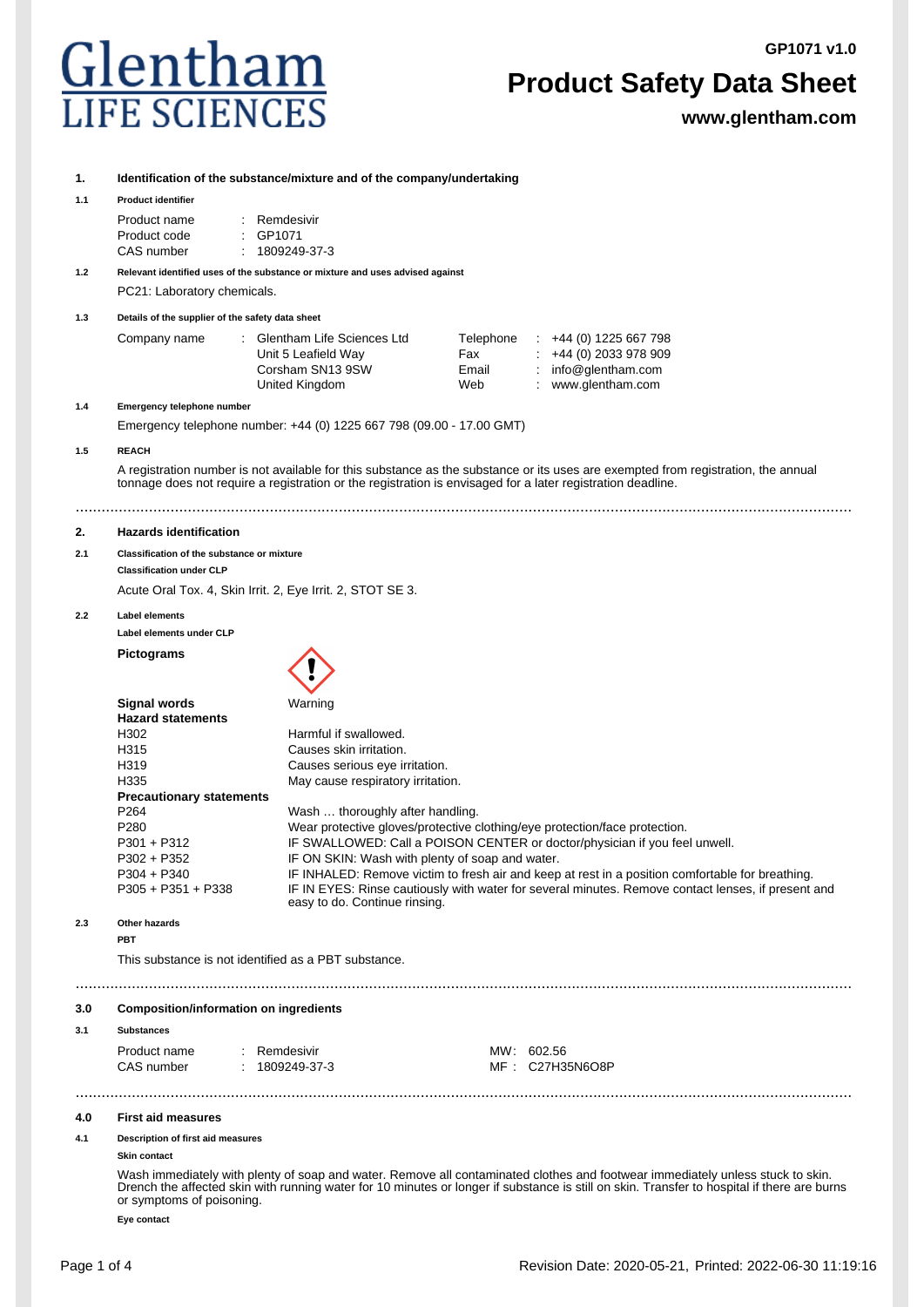# Glentham **IFE SCIENCES**

# **Product Safety Data Sheet**

# **www.glentham.com**

Bathe the eye with running water for 15 minutes. Transfer to hospital for specialist examination. Consult a doctor.

#### **Ingestion**

Wash out mouth with water. Do not induce vomiting. If conscious, give half a litre of water to drink immediately. If unconscious and breathing is OK, place in the recovery position. Consult a doctor. Transfer to hospital as soon as possible. **Inhalation**

Consult a doctor. Remove casualty from exposure ensuring one's own safety whilst doing so. Transfer to hospital as soon as possible.

#### **4.2 Most important symptoms and effects, both acute and delayed**

#### **Skin contact**

There may be irritation and redness at the site of contact.

#### **Eye contad**

There may be irritation and redness. There may be pain and redness. The eyes may water profusely.

#### **Ingestion**

There may be soreness and redness of the mouth and throat. Severe poisoning can cause unconsciousness and severe and persistent nausea and vomiting. Severe poisoning can cause shock, unconsciousness and convulsions. Severe poisoning can cause vision to be blurred or blindness, severe headache and rapid gasping breathing.

#### **Inhalation**

There may be irritation of the throat with a feeling of tightness in the chest. There may be shortness of breath with a burning sensation in the throat. Exposure may cause coughing or wheezing. Absorption through the lungs can occur causing symptoms similar to those of ingestion. Nausea and stomach pain may occur.

#### **Delayed / immediate effects**

Immediate effects can be expected after short-term exposure.

## **4.3 Indication of any immediate medical attention and special treatment needed**

#### **Immediate / special treatment**

Show this safety data sheet to the doctor in attendance. Immediate medical attention is required. Eye bathing equipment should be available on the premises.

....................................................................................................................................................................................

**5.0 Fire-fighting measures**

#### **5.1 Extinguishing media**

Use water spray to cool containers. Suitable extinguishing media for the surrounding fire should be used.

# **5.2 Special hazards arising from the substance or mixture**

## **Exposure hazards**

Toxic. In combustion emits toxic fumes.

## **5.3 Advice for fire-fighters**

Wear self-contained breathing apparatus. Wear protective clothing to prevent contact with skin and eyes.

#### **6.0 Accidental release measures**

#### **6.1 Personal precautions, protective equipment and emergency procedures**

#### **Personal precautions**

Refer to section 8 of SDS for personal protection details. Notify the police and fire brigade immediately. If outside do not approach from downwind. If outside keep bystanders upwind and away from danger point. Mark out the contaminated area with signs and prevent access to unauthorised personnel. Do not attempt to take action without suitable protective clothing - see section 8 of SDS. Do not create dust.

....................................................................................................................................................................................

## **6.2 Environmental precautions**

Do not discharge into drains or rivers.

#### **6.3 Methods and material for containment and cleaning up**

#### **Clean-up procedures**

Transfer to a closable, labelled salvage container for disposal by an appropriate method. Clean-up should be dealt with only by qualified personnel familiar with the specific substance.

# **6.3 Reference to other sections**

Refer to section 8 of SDS.

# ....................................................................................................................................................................................

## **7.0 Handling and storage**

#### **7.1 Precautions for safe handling**

#### **Handling requirements**

Ensure there is sufficient ventilation of the area. Do not handle in a confined space. Avoid the formation or spread of dust in the air. Avoid direct contact with the substance.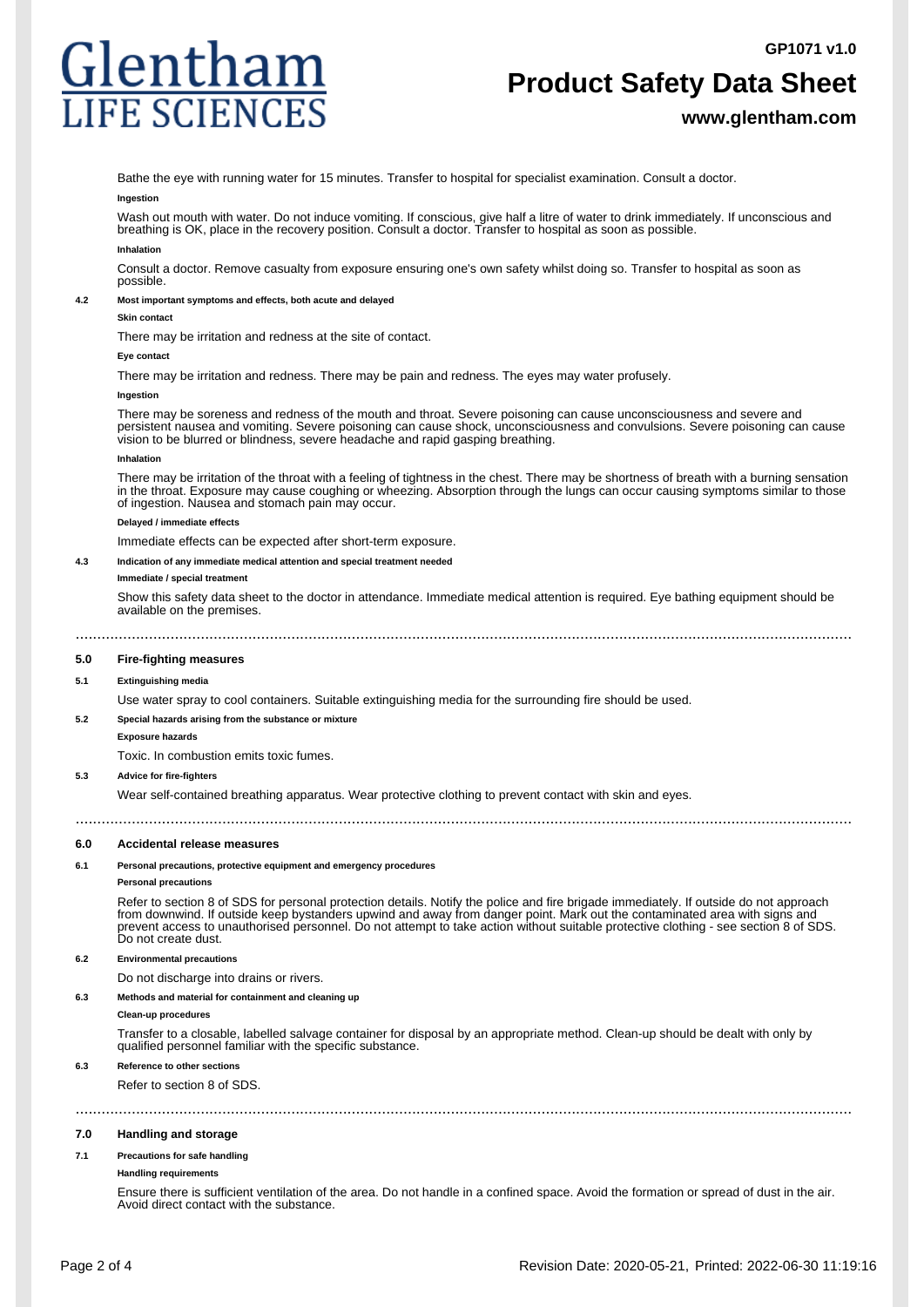**GP1071 v1.0**



# **Product Safety Data Sheet**

**www.glentham.com**

| 7.2                       | Conditions for safe storage, including any incompatibilities<br><b>Storage conditions</b> |                                                                                                                                    |  |  |  |  |
|---------------------------|-------------------------------------------------------------------------------------------|------------------------------------------------------------------------------------------------------------------------------------|--|--|--|--|
|                           |                                                                                           | Store in cool, well ventilated area. Keep container tightly closed. Avoid contact with water or humidity.                          |  |  |  |  |
| 7.3                       | Specific end use(s)                                                                       |                                                                                                                                    |  |  |  |  |
|                           | No data available.                                                                        |                                                                                                                                    |  |  |  |  |
| 8.0                       | <b>Exposure controls/personal protection</b>                                              |                                                                                                                                    |  |  |  |  |
| 8.1                       | <b>Control parameters</b>                                                                 |                                                                                                                                    |  |  |  |  |
| Workplace exposure limits |                                                                                           |                                                                                                                                    |  |  |  |  |
|                           | Not applicable.                                                                           |                                                                                                                                    |  |  |  |  |
| 8.2                       | <b>Exposure controls</b>                                                                  |                                                                                                                                    |  |  |  |  |
|                           | <b>Engineering measures</b>                                                               |                                                                                                                                    |  |  |  |  |
|                           | Ensure there is sufficient ventilation of the area.                                       |                                                                                                                                    |  |  |  |  |
|                           | <b>Respiratory protection</b>                                                             |                                                                                                                                    |  |  |  |  |
|                           | <b>Hand protection</b>                                                                    | Respiratory protective device with particle filter. Self- contained breathing apparatus must be available in case of emergency.    |  |  |  |  |
|                           | Protective gloves.                                                                        |                                                                                                                                    |  |  |  |  |
|                           | Eye protection                                                                            |                                                                                                                                    |  |  |  |  |
|                           |                                                                                           | Safety glasses. Safety glasses with side-shields. Ensure eye bath is to hand.                                                      |  |  |  |  |
|                           | <b>Skin protection</b>                                                                    |                                                                                                                                    |  |  |  |  |
|                           | Protective clothing.                                                                      |                                                                                                                                    |  |  |  |  |
|                           |                                                                                           |                                                                                                                                    |  |  |  |  |
| 9.0                       | Physical and chemical properties                                                          |                                                                                                                                    |  |  |  |  |
| 9.1                       | Information on basic physical and chemical properties                                     |                                                                                                                                    |  |  |  |  |
|                           | Physical Form:                                                                            | Powder                                                                                                                             |  |  |  |  |
|                           | Colour:                                                                                   | White                                                                                                                              |  |  |  |  |
| 9.2                       | Other information                                                                         |                                                                                                                                    |  |  |  |  |
|                           | Not applicable.                                                                           |                                                                                                                                    |  |  |  |  |
|                           |                                                                                           |                                                                                                                                    |  |  |  |  |
| 10.0                      | <b>Stability and reactivity</b>                                                           |                                                                                                                                    |  |  |  |  |
| 10.1                      | Reactivity                                                                                |                                                                                                                                    |  |  |  |  |
|                           |                                                                                           | Stable under recommended transport or storage conditions.                                                                          |  |  |  |  |
| 10.2                      | <b>Chemical stability</b>                                                                 |                                                                                                                                    |  |  |  |  |
|                           | Stable under normal conditions.                                                           |                                                                                                                                    |  |  |  |  |
| 10.3                      | Possibility of hazardous reactions                                                        |                                                                                                                                    |  |  |  |  |
|                           | <b>Hazardous reactions</b>                                                                |                                                                                                                                    |  |  |  |  |
|                           | or materials listed below.                                                                | Hazardous reactions will not occur under normal transport or storage conditions. Decomposition may occur on exposure to conditions |  |  |  |  |
| 10.4                      | <b>Conditions to avoid</b>                                                                |                                                                                                                                    |  |  |  |  |
|                           | Heat.                                                                                     |                                                                                                                                    |  |  |  |  |
| 10.5                      | Incompatible materials                                                                    |                                                                                                                                    |  |  |  |  |
|                           | <b>Materials to avoid</b>                                                                 |                                                                                                                                    |  |  |  |  |
|                           | Strong acids. Strong oxidising agents.                                                    |                                                                                                                                    |  |  |  |  |
|                           |                                                                                           |                                                                                                                                    |  |  |  |  |
| 11.0                      | <b>Toxicological information</b>                                                          |                                                                                                                                    |  |  |  |  |
| 11.1                      | Information on toxicological effects                                                      |                                                                                                                                    |  |  |  |  |
|                           | <b>Toxicity values</b>                                                                    |                                                                                                                                    |  |  |  |  |
|                           | Not applicable.                                                                           |                                                                                                                                    |  |  |  |  |
| 11.2                      | Information on toxicological effects<br>Skin contact                                      |                                                                                                                                    |  |  |  |  |
|                           |                                                                                           | There may be irritation and redness at the site of contact.                                                                        |  |  |  |  |
|                           | Eye contact                                                                               |                                                                                                                                    |  |  |  |  |
|                           |                                                                                           |                                                                                                                                    |  |  |  |  |